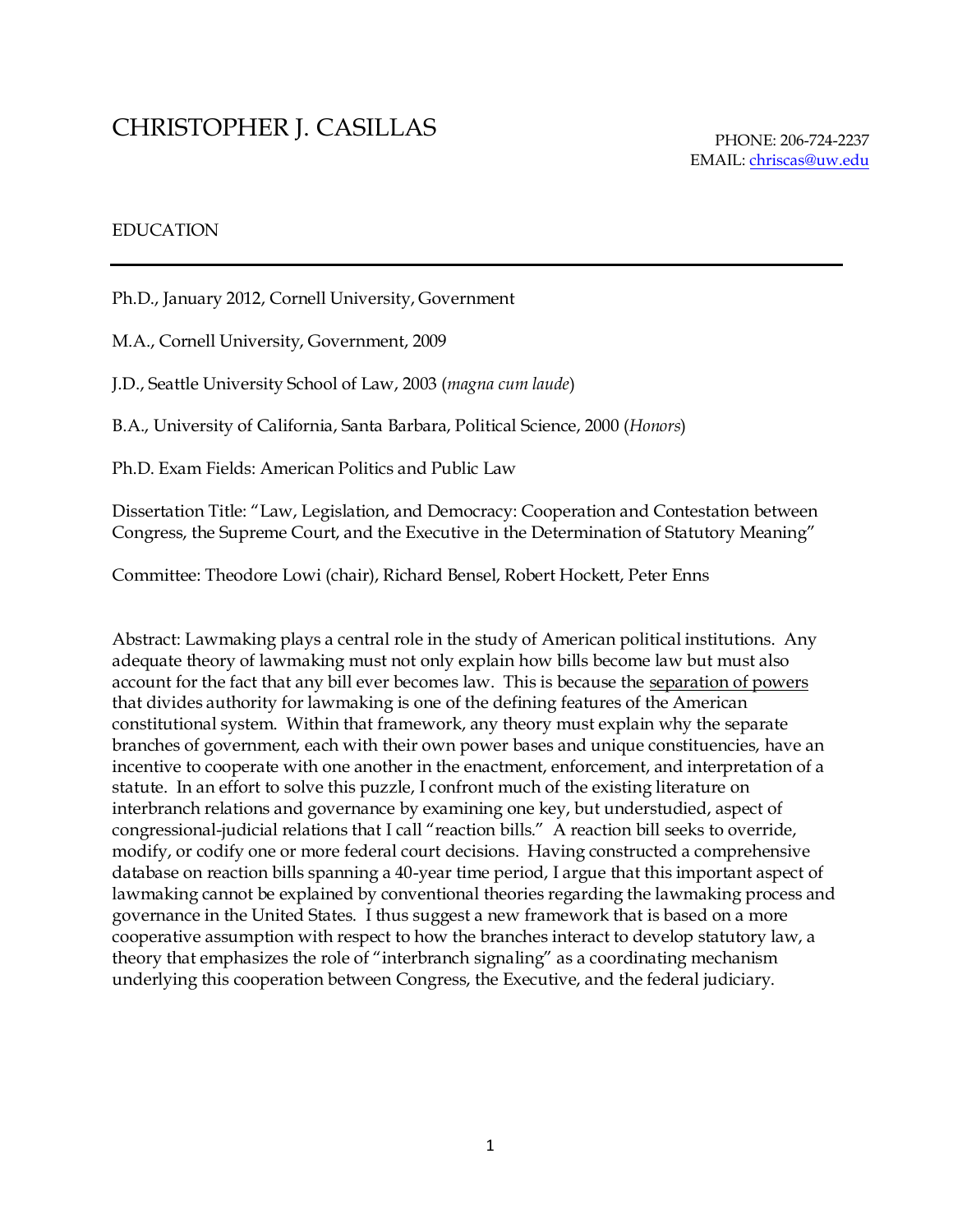## TEACHING APPOINTMENTS & COURSES TAUGHT

#### **Instructor:**

Government 1101: Individual Liberty and the U.S. Constitution, Fall 2008 (Cornell University)

Advanced Constitutional Law 320: Separation of Powers, Spring 2013, 2016 (Seattle University School of Law)

Advanced Constitutional Law 320: Guns & The Second Amendment, Spring 2015 (Seattle University School of Law)

Constitutional Law 300-E: Constitutional Law II, Fall 2017 (Seattle University School of Law)

Constitutional Law 380-E: Voting Rights and Election Law, Fall 2018 (Seattle University School of Law)

## **Teaching Assistant:**

Government 111: Introduction to American Politics, Fall 2007 (Cornell University)

Government 161: Introduction to Political Thought, Summer 2007, 2008 (Cornell University)

Government 328: The U.S. Supreme Court—Constitutional Law, Spring 2008 (Cornell University)

Government 3222: Gun Control—Constitution, Law, and Politics, Spring 2009 (Cornell University)

## PROSPECTIVE COURSE OFFERINGS

Undergraduate: Introduction to American Politics; Introduction to Public Policy; U.S. Congress; The Supreme Court; U.S. Constitutional Law

Graduate or Undergraduate: Judicial Politics; Civil Liberties & Rights; Law & Politics; The Supreme Court (graduate); Constitutional Law (graduate); The First Amendment: Theory and Practice; Public Law; Administrative Law; American Political Thought

Law: Constitutional Law; Labor Law; Employment Discrimination; Negotiation & Arbitration Skills Clinic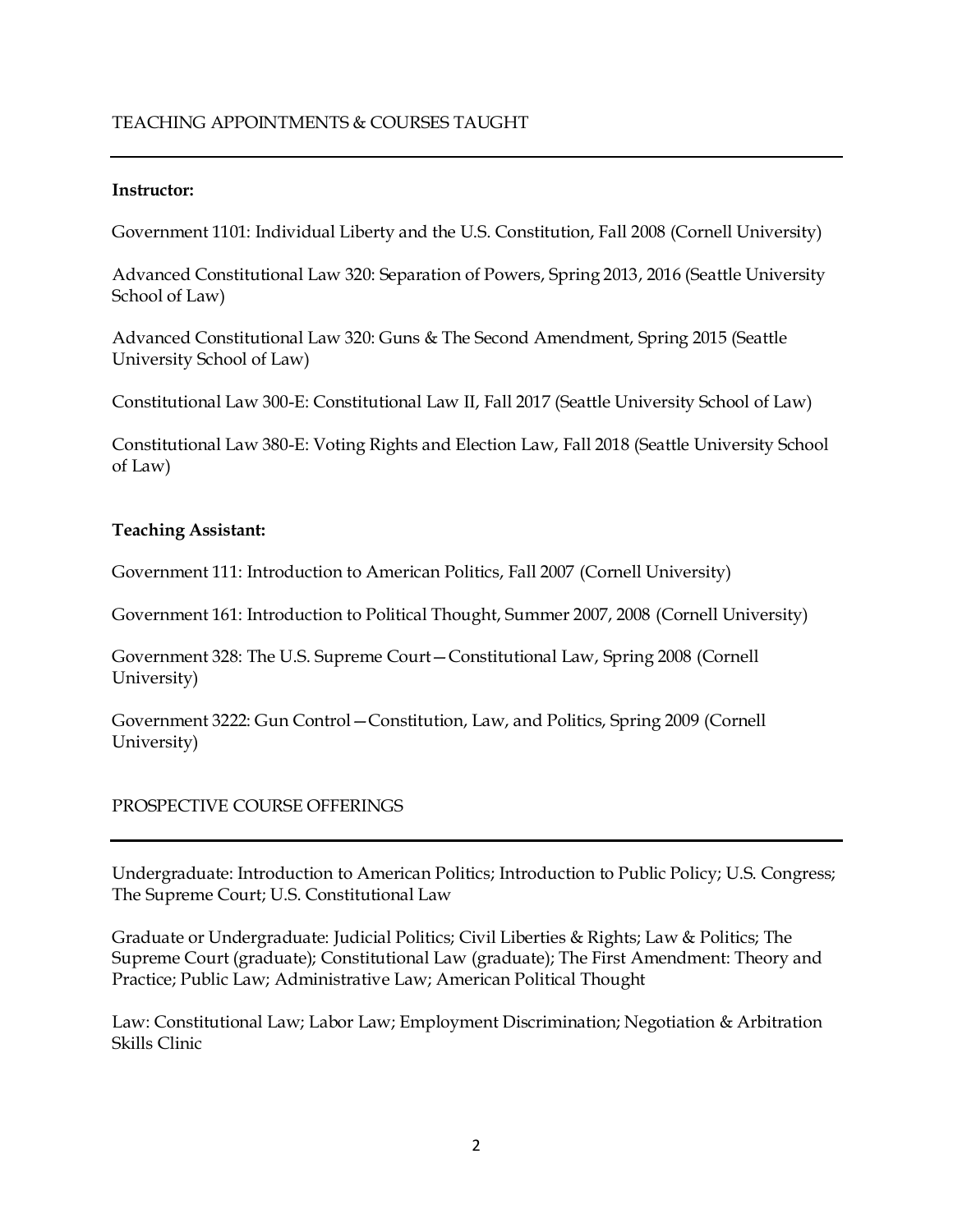Casillas, Christopher J., Enns, Peter K, and Patrick Wohlfarth. 2011. "How Public Opinion Constrains the Supreme Court" *American Journal of Political Science* 55(1): 74-88.

#### CONFERENCE PRESENTATIONS

"Voter Learning in Early Primary States," Presented at the 39th Annual Meeting of the Northeastern Political Science Association, Philadelphia, PA November; November 15-17, 2007. With Michael Miller and Keith Tonsager.

"Voter Learning in Early Presidential Primaries," Presented at the  $66<sup>th</sup>$  Annual Meeting of the Midwestern Political Science Association, Chicago, IL; April 2-6, 2008. With Michael Miller and Keith Tonsager.

"Overriding the Court: Reassessing the Rule of Law through the Congressional Override Process," Presented at the 59<sup>th</sup> Annual Meeting of the New England Political Science Association, Providence, RI; April 25-26, 2008.

"Campaign Finance and Judicial Decision-Making: Evidence from the States," Presented at the 59th Annual Meeting of the New England Political Science Association, Providence, RI; April 25-26, 2008. With Michael Miller.

"How Public Opinion Constrains the Supreme Court," Presented at the 2008 Annual Meeting of the American Political Science Association, Boston, MA: August 27-31, 2008. With Peter Enns and Patrick Wohlfarth.

"Negotiation Basics: How to Bargain from Day 1 to Ratification" Presented at the Northwest Chapter of the Labor and Employment Relations Association, Seattle, WA: April 3-4, 2014.

"Life after *Janus*: Apocalypse or Phoenix Rising?" Presented at the Northwest Chapter of the Labor and Employment Relations Association, Seattle, WA: April 5-6, 2018.

#### PROFESSIONAL AFFILIATIONS

Member, American Political Science Association, 2006 to 2009 Member, Law & Courts Section, American Political Science Association, 2007 to 2009 Member, Midwest Political Science Association, 2008-2009 Member, Washington State Bar Association, 2003 to present (Bar # 34394) Member, American Bar Association, 2018 to present